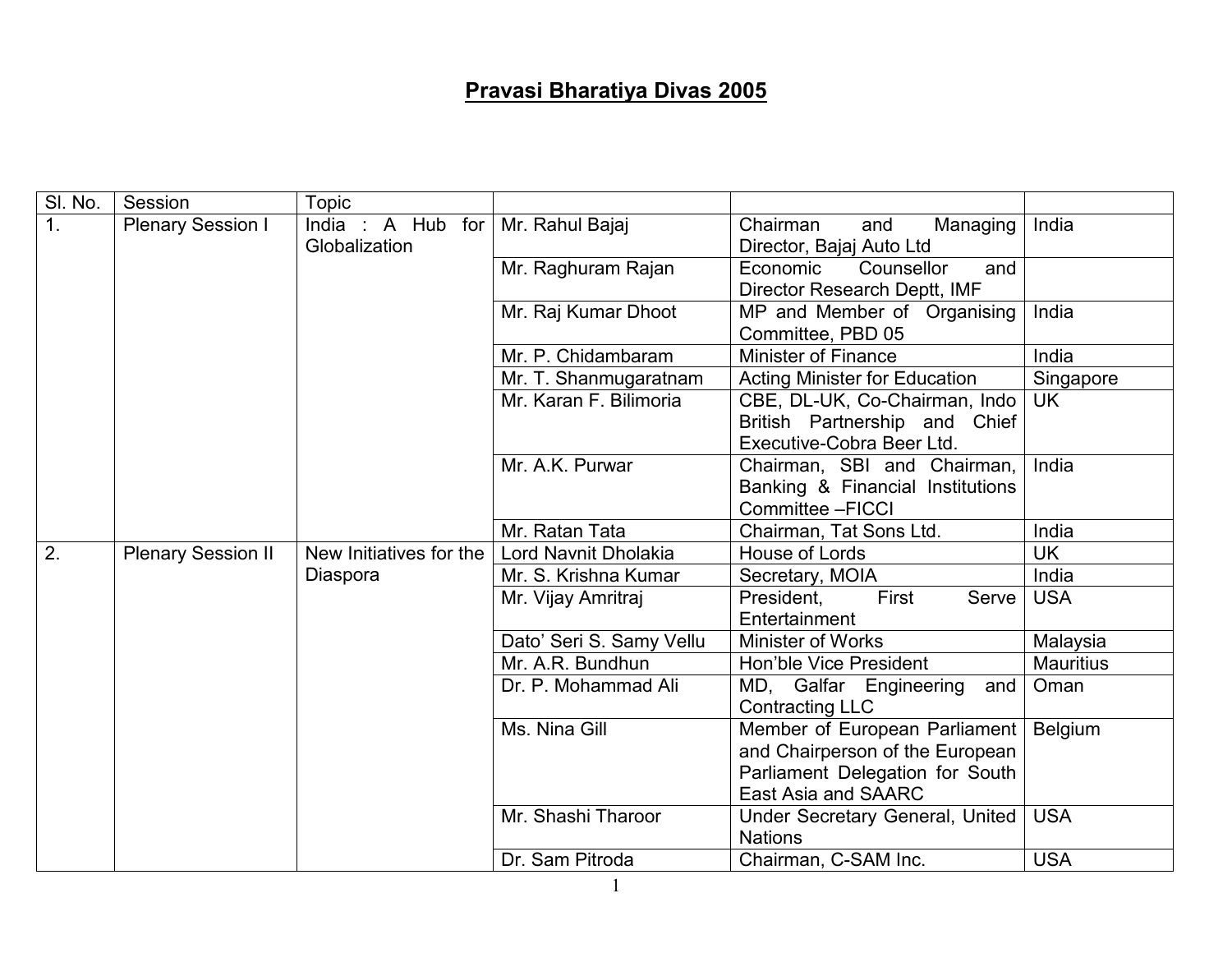|    |                            |                       | Mr. Madhu Goud Yaskhi  | <b>MP</b>                                       | India      |
|----|----------------------------|-----------------------|------------------------|-------------------------------------------------|------------|
|    |                            |                       | Mr. D.S. Mishra        | Joint<br>Secretary<br>(Foreigners               | India      |
|    |                            |                       |                        | Division), MHA                                  |            |
|    |                            |                       | Mr. D.S. Poonia        | PGE & JS, M/o Labour and                        | India      |
|    |                            |                       |                        | Employment                                      |            |
|    |                            |                       | Mr. C.M. Bhandari      | Additional<br>Secretary<br>(Policy              | India      |
|    |                            |                       |                        | Planning and Research), MEA                     |            |
|    |                            |                       | Dr. Arun Nigavekar     | Chairman,<br>University<br>Grants<br>Commission | India      |
|    |                            |                       | Mr. M.S. Virdi         | Director (FIPB), M/o Finance                    | India      |
|    |                            |                       | Mr. Jagdish Tytler     | MOS (IC) for OIA and Chairman,                  | India      |
|    |                            |                       |                        | Organising Committee PBD 05                     |            |
| 3. | <b>Plenary Session III</b> | <b>Disaster</b>       | Mr. Jagdish Tytler     | MOS (IC) for OIA and Chairman,                  | India      |
|    |                            | &<br>Management       |                        | Organising Committee PBD 05                     |            |
|    |                            | Rehabilitation        | Mr. S. Krishna Kumar   | Secretary, MOIA                                 | India      |
|    |                            |                       | Dr. Sam Pitroda        | Chairman, C-SAM Inc.                            | <b>USA</b> |
|    |                            |                       | Mr. P.D. Bhatnagar     | Convenor & Secretary General of                 |            |
|    |                            |                       |                        | Consortium<br>the<br>of<br>Indian               |            |
|    |                            |                       |                        | <b>Scientists</b>                               |            |
|    |                            |                       | Mr. Shashi Tharoor     | Under Secretary General, United                 | <b>USA</b> |
|    |                            |                       |                        | <b>Nations</b>                                  |            |
|    |                            |                       | Mr. Raju Rajgopal      | <b>Indians for Collective Action</b>            | <b>USA</b> |
|    |                            |                       | Ms. Roopal Shah        | Indicorps                                       | <b>USA</b> |
|    |                            |                       | Mr. Kamarderpunia      |                                                 |            |
| 4. | <b>Plenary Session IV</b>  | India &<br>Generation | Mr. Prithviraj Chavan  | MOS, Prime Minister's Office                    | India      |
|    |                            | <b>Next</b>           | Prof. Premnarine Misir | Pro-Chancellor,<br>University<br><b>of</b>      | Guyana     |
|    |                            |                       |                        | Guyana                                          |            |
|    |                            |                       | Mr. Milind Deora       | <b>MP</b>                                       | India      |
|    |                            |                       | Mr. Vigneswaran        | MP and Parliamentary Secretary                  | Malaysia   |
|    |                            |                       |                        | for Ministry of Youth & Sports                  |            |
|    |                            |                       | Mr. B.J. Panda         | <b>MP</b>                                       | India      |
|    |                            |                       | Mr. Dharmesh Mistry    | <b>Management Consultant</b>                    | <b>UK</b>  |
|    |                            |                       | Mr. Manavendra Singh   | <b>MP</b>                                       | India      |
|    |                            |                       | Dr. Amitabha Ghosh     | <b>NASA</b>                                     | <b>USA</b> |
|    |                            |                       | Mr. Daniel Patel       | Diaspora Intern                                 | <b>USA</b> |
|    |                            |                       | Mr. Jagdish Tytler     | MOS (IC) for OIA and Chairman,                  | India      |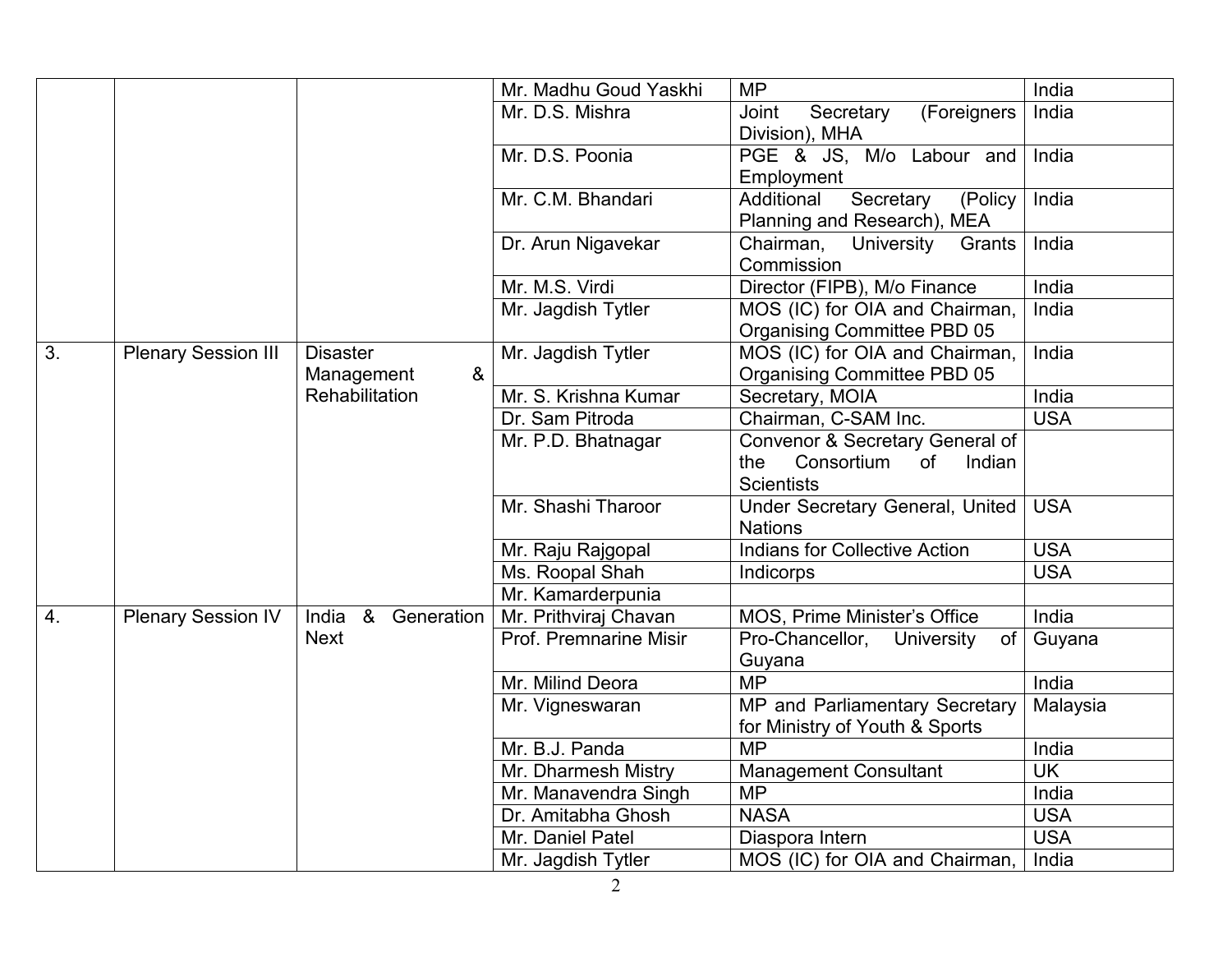|    |                              |                                                                 |                          | Organising Committee PBD 05                                                        |             |
|----|------------------------------|-----------------------------------------------------------------|--------------------------|------------------------------------------------------------------------------------|-------------|
| 5. | Sectoral/Parallel<br>Session | Education : Meeting<br>the needs of the                         | Mr. B.S. Baswan          | Secretary, Secondary and Higher<br>Education M/o Human Resource                    | India       |
|    |                              | Diaspora                                                        |                          | Development                                                                        |             |
|    |                              |                                                                 | Dr. Arun Nigavekar       | Chairman,<br>University<br>Grants<br>Commission                                    | India       |
|    |                              |                                                                 | Prof. H.P. Dikshit       | Chairman, All India Council for<br><b>Technical Education</b>                      | India       |
|    |                              |                                                                 | Dr. S.B. Majumdar        | Symbiosis<br>Founder<br>Director,<br>Society                                       | India       |
|    |                              |                                                                 | Dr. Bhoendradatt Tewarie | University of West<br>Principal,<br>Indies                                         | West Indies |
|    |                              |                                                                 | Mr. D.S. Mishra          | Joint Secretary, MHA                                                               | India       |
|    |                              |                                                                 | Prof. Ashok Mishra       | Indian<br>Institute<br><b>of</b><br>Director,<br>Technology                        | India       |
|    |                              | Session<br>Sub<br><b>Secondary Education</b>                    | Mr. Ashok Ganguly        | Chairman, Central<br><b>Board</b><br>of <sub>1</sub><br><b>Secondary Education</b> | India       |
|    |                              |                                                                 | Dr. N.S. Rajendran       | <b>University Sultan Idris</b>                                                     | Malaysia    |
|    |                              |                                                                 | Dr. Shyama Chona         | Principal Delhi Public School                                                      | India       |
|    |                              | Session<br>Sub<br>Elementary<br>Education                       | Ms. Kumud Bansal         | Secretary, Elementary Education<br>and Literacy, MHRD                              | India       |
|    |                              |                                                                 | Mrs. Neelam Shami Rao    | Mission Director, Rajiv Gandhi<br>Shiksha Mission                                  | India       |
|    |                              |                                                                 | Mr. Manoj Nair           | National President, Round Table                                                    | India       |
|    |                              |                                                                 | Ravi Khanna              | National Vice-President, Round<br>Table                                            | India       |
|    |                              |                                                                 | Dr. J.M. Phatak          | School<br>Secretary,<br>Education<br>Deptt. Govt of Maharashtra                    | India       |
| 6. | Sectoral/Parallel<br>Session | Indian Entertainment<br>Industry<br>The<br>÷<br>Diaspora Factor | Mr. Yash Chopra          | Chairman, Yashraj<br>Films &<br>Chairman, FICCI Entertainment<br>Committee         | India       |
|    |                              |                                                                 | Mr. Shyam Benegal        | Film Maker                                                                         | India       |
|    |                              |                                                                 | Mr. Amit Khanna          | President, Film & Television                                                       | India       |
|    |                              |                                                                 |                          | Producers Guild of India                                                           |             |
|    |                              |                                                                 | Mr. K.S. Sarma           | CEO, Prasar Bharati                                                                | India       |
|    |                              |                                                                 | Mr. Manmohan Shetty      | Managing Director, Adlabs Films                                                    | India       |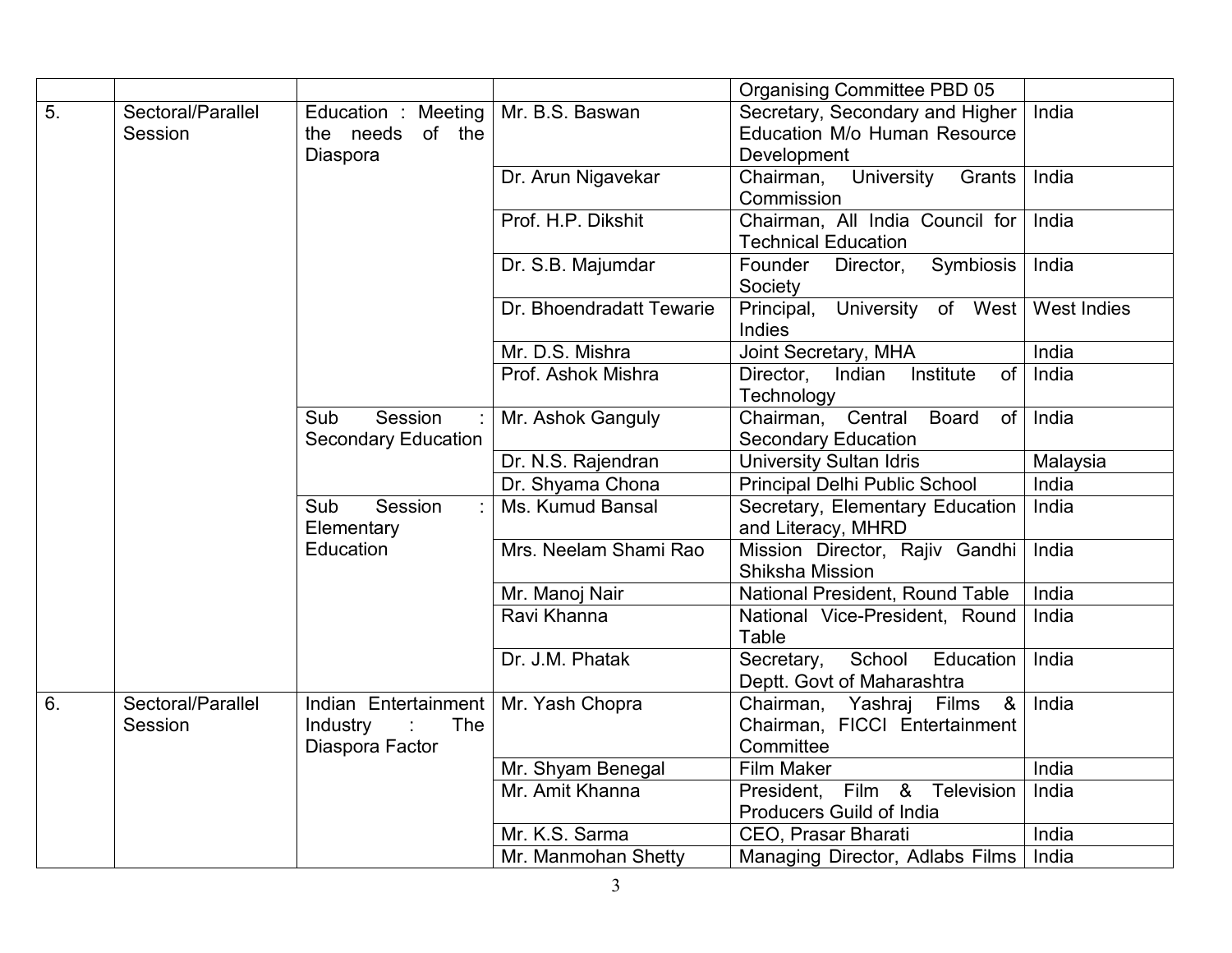|    |                   |                                                    |                                 | Ltd.                                                                                       |                          |
|----|-------------------|----------------------------------------------------|---------------------------------|--------------------------------------------------------------------------------------------|--------------------------|
|    |                   |                                                    | Mr. Naveen Kumar                | Director General, Doordarshan                                                              | India                    |
|    |                   |                                                    | Mr. Kunal Dasgupta              | Sony<br>Entertainment<br>CEO.                                                              | India                    |
|    |                   |                                                    |                                 | Television & Co-Chairman, FICCI                                                            |                          |
|    |                   |                                                    |                                 | <b>Entertainment Committee</b>                                                             |                          |
|    |                   |                                                    | Mr. Rahul Bose                  | Actor                                                                                      | India                    |
|    |                   |                                                    | Ms. Nasreen Munni Kabir         | Channel 4 TV                                                                               | $\overline{\mathsf{UK}}$ |
|    |                   |                                                    | Mr. Brajeshwar Singh            | Director General, All India Radio                                                          | India                    |
| 7. | Sectoral/Parallel | Financing Growth                                   | Ms. Naina Lal Kidwai            | Deputy CEO HSBC                                                                            | India                    |
|    | Session           | Sourcing Capital for<br>India                      | Mrs. Shyamala Gopinath          | Deputy Governor, Reserve Bank<br>of India                                                  | India                    |
|    |                   |                                                    | Mr. T.Shanmugaratnam            | <b>Acting Minister of Education</b>                                                        | Singapore                |
|    |                   |                                                    | Mr. Sumant Sinha                | President and Head of Group<br>Corporate Finance, A.V. Birla<br>Group                      | India                    |
|    |                   |                                                    | Mr. Raamdeo Agrawal             | Managing Director, Motilal Oswal<br>Securities Ltd.                                        | India                    |
|    |                   |                                                    | Mr. A.K. Shridhar               | CIO and Executive Director, UTI<br><b>Mutual Fund</b>                                      | India                    |
|    |                   |                                                    | Mr. Anil Nahar                  | Bahwan<br>Financial<br>Advisor,<br>Engineering Co. LLC                                     |                          |
|    |                   |                                                    | Tan Sri Dato Dr. K.S.<br>Nijhar | Chairman, CISCO Group of<br>Companies & Vice President of<br>the Malaysian Indian Congress | Malaysia                 |
|    |                   |                                                    | Mr. Jaspal Singh                | Founder and CEO, Offwork<br>Solutions                                                      |                          |
|    |                   |                                                    | Mr. Kishore Kaul                | Executive Director, Indo-<br><b>American Business Promotion</b><br>Council                 | <b>USA</b>               |
| 8. | Sectoral/Parallel | Healthcare                                         | Mr. Habil F. Khorakiwala        | Vice President, FICCI &                                                                    | India                    |
|    | Session           | Opportunities<br>for                               |                                 | Chairman - Wockhardt                                                                       |                          |
|    |                   | Investment<br>and<br><b>Institutional Linkages</b> | Mr. Shivinder M. Singh          | Joint Managing Director, Fortis<br>Healthcare                                              | India                    |
|    |                   |                                                    | Mr. Anil Maini                  | <b>Escorts Heart &amp; Research Center</b>                                                 | India                    |
|    |                   |                                                    | Dr. S. Gurumadhava Rao          | Registrar, Manipal Academy of<br><b>Higher Education</b>                                   | India                    |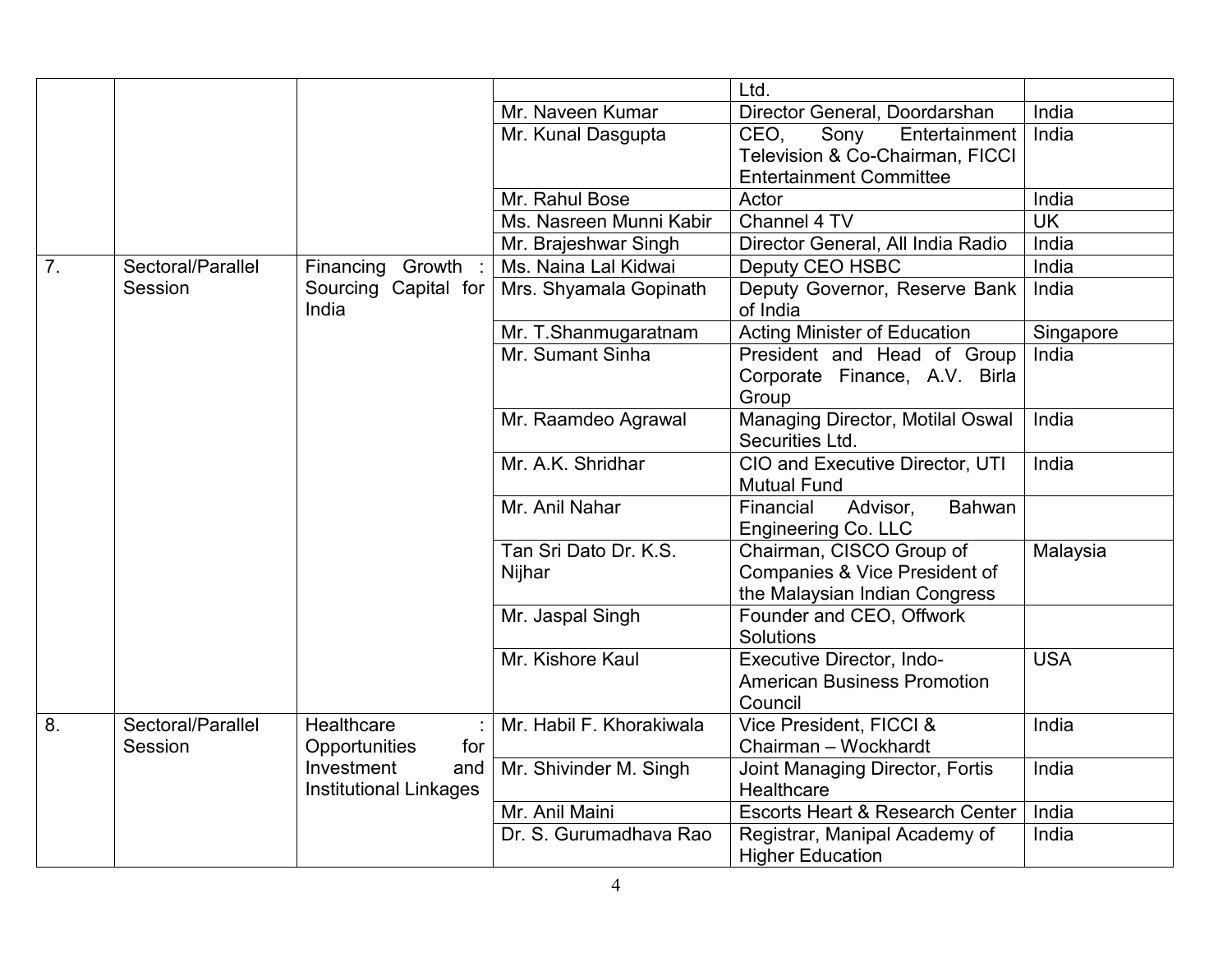|     |                              |                                          | Mr. Sumanjit Chaudhry          | CEO, Max Health Staff<br><b>International Ltd</b>                            | India                |
|-----|------------------------------|------------------------------------------|--------------------------------|------------------------------------------------------------------------------|----------------------|
|     |                              |                                          | Mr. B.P. Sharma                | Joint Secretary, M/o Health &                                                | India                |
|     |                              |                                          |                                | <b>Family Welfare</b>                                                        |                      |
|     |                              |                                          | Dr. Jagan Mohan Ailinani       | <b>President AAPI</b>                                                        | <b>USA</b>           |
|     |                              |                                          | Dr. S. Balasubramanium         |                                                                              | <b>USA</b>           |
|     |                              |                                          | Lt. Col. Dr. A.R.N.            | Secretary Medical Council of                                                 | India                |
|     |                              |                                          | Setalvad                       | India                                                                        |                      |
| 9.  | Sectoral/Parallel<br>Session | Infrastructure<br>Investment             | Mr. Niranjan Hiranandani       | Managing Director, Hiranandani<br><b>Construction Pvt. Ltd</b>               | India                |
|     |                              | Opportunities in India<br>Infrastructure | Mr. D. Rajamani                | Joint Secretary, M/o Urban<br>Development and Poverty<br><b>Alleviations</b> | India                |
|     |                              |                                          | Mr. Sekhar Reddy               | CEO, California Developers                                                   | <b>USA</b>           |
|     |                              |                                          | Mrs. Sukhi Turner              | Mayor-Dunedin                                                                | New Zealand          |
|     |                              |                                          | Dato Seri S. Samy Vellu        | Minister of Works                                                            | Malaysia             |
|     |                              |                                          | Mr. Ghulam Nabi Azad           | Minister of Urban Development<br>and Poverty Alleviation                     | India                |
|     |                              |                                          | Mr. Krishnamurthy              |                                                                              |                      |
|     |                              |                                          | Mr. Jagdish Tytler             | MOS (IC) for OIA and Chairman,<br><b>Organising Committee PBD 05</b>         | India                |
|     |                              |                                          | Dr. Satish Batra               | President, HORIZON GmbH                                                      | Germany              |
|     |                              |                                          | Mr. Onkar Kanwar               | President, FICCI                                                             | India                |
| 10. | Sectoral/Parallel            | <b>Issues of PIOs</b>                    | Mr. Ralph Ramkarran            | Speaker, National Assembly                                                   | Guyana               |
|     | Session                      |                                          | Dr. Denision Jayasooria        | <b>Executive Director, Social</b>                                            | Malaysia             |
|     |                              |                                          |                                | <b>Strategic Foundation</b>                                                  |                      |
|     |                              |                                          | Mr. Mahendra Utchanah          | Secretary General, International<br><b>GOPIO</b>                             | <b>Mauritius</b>     |
|     |                              |                                          | Mr. Chandresh Sharma           | <b>MP</b>                                                                    | Trinidad &<br>Tobago |
|     |                              |                                          | Mr. Ramesh Lawrence<br>Maharaj | <b>Former Attorney General</b>                                               | Trinidad &<br>Tobago |
|     |                              |                                          | Dr. T. Marimuthu               | Dormer Deputy Minister for<br>Agriculture                                    | Malaysia             |
|     |                              |                                          | Mr. C.M. Bhandari              | Addl. Secretary, MEA                                                         | India                |
|     |                              |                                          | Dr. Ashok K. Amrohi            | Joint Secretary & Chief Passport                                             | India                |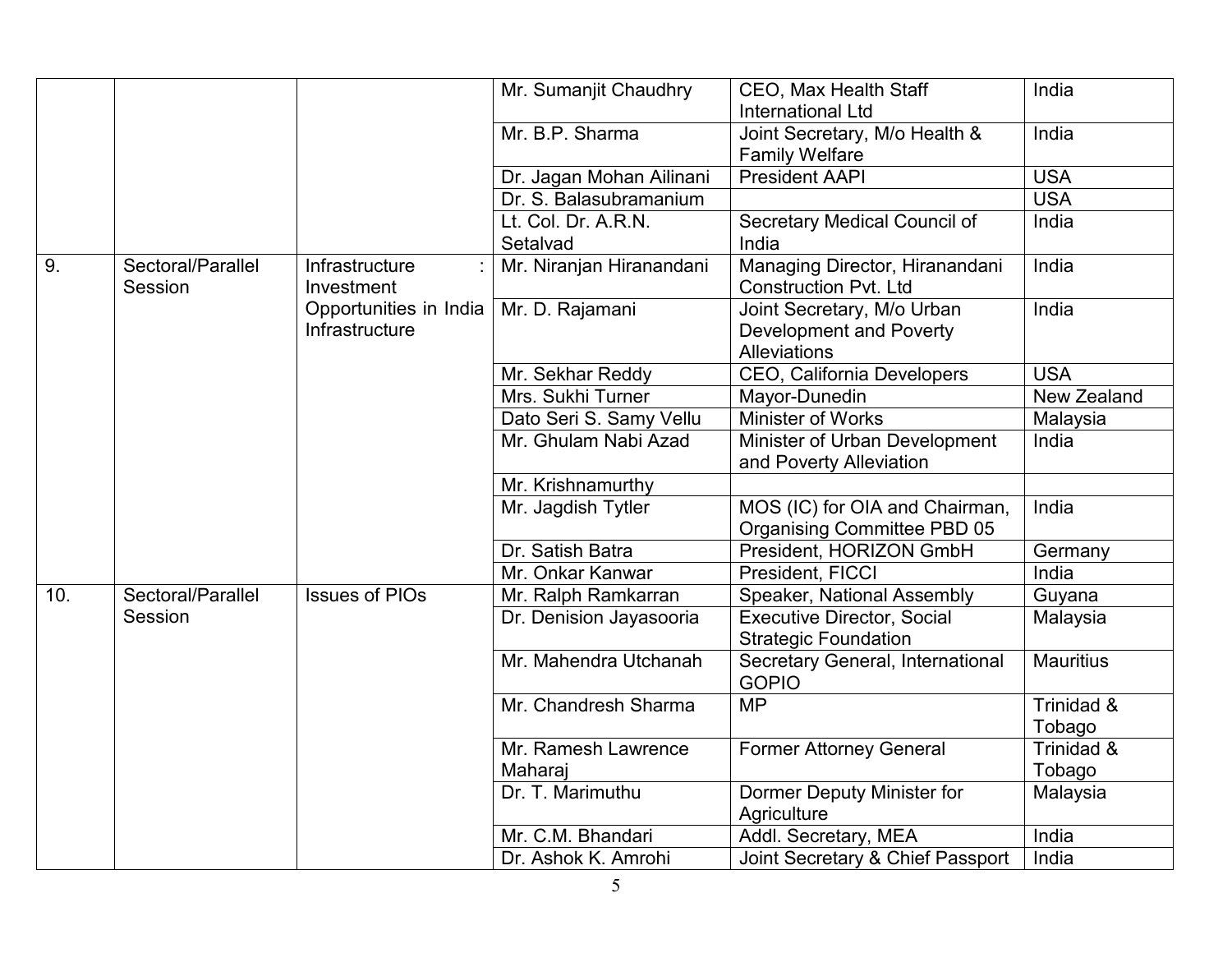|     |                              |                                                                      |                         | Officer, MEA                                                                                                                                                                      |            |
|-----|------------------------------|----------------------------------------------------------------------|-------------------------|-----------------------------------------------------------------------------------------------------------------------------------------------------------------------------------|------------|
| 11. | Sectoral/Parallel<br>Session | Knowledge<br>Bases  <br>Industry                                     | Mr. Saurabh Srivastava  | Chairman, IT Committee, FICCI;<br>Co-Founder & Past President.<br>NASSCOM; Chairman - Indian<br>Venture Capital Association;<br>Chairman, Zensa & Infinity<br><b>Venture Fund</b> | India      |
|     |                              | Session I<br>$\mathsf{I}\mathsf{T}$<br>in<br>Drug<br>the<br>Industry | Dr. J. Rajagopal        | Director, Global Life Sciences &<br>Healthcare Practice, TATA<br><b>Consultancy Services</b>                                                                                      | India      |
|     |                              |                                                                      | Dr. Vijay Chandru       | Chairman & CEO Strand<br>Genomics                                                                                                                                                 | India      |
|     |                              |                                                                      | Dr. Nilabh Choudhry     | <b>INDUS BIO Solutions LLC</b>                                                                                                                                                    | <b>USA</b> |
|     |                              |                                                                      | Dr. Pravin Kini         | Managing Director Director,<br>Cytogenomics India (P) Ltd.                                                                                                                        | India      |
|     |                              |                                                                      | Dr. Shakti N. Upadhyay  | Research Director, Reliance Life<br>Sciences (P) Ltd.                                                                                                                             | India      |
|     |                              |                                                                      | Dr. J. Rajagopal        | Director, Global Life Science &<br>Healthcare Practice, Tat<br><b>Consultancy Services</b>                                                                                        | India      |
|     |                              |                                                                      | Dr. Vijay Chandru       | Chairman & CEO Strand<br>Genomics                                                                                                                                                 | India      |
|     |                              | Session II                                                           | Mr. George Zacharias    | President & Coo, Sify Ltd.                                                                                                                                                        | India      |
|     |                              | Growth<br>in<br>the<br>Animation<br>and                              | Ms. Seema Ramanna       | <b>Managing Director, Crest</b><br><b>Animations Studios Ltd</b>                                                                                                                  | India      |
|     |                              | <b>Gaming Sector</b>                                                 | Mr. Ashish S. Kulkarni  | Coo, Jadoo Works Pvt. Ltd.                                                                                                                                                        | India      |
|     |                              |                                                                      | Mr. Vishal Gondal       | Founder & Director, India Games<br>Ltd.                                                                                                                                           | India      |
|     |                              | Session III                                                          | Mr. George Zacharias    | President & Coo, Sify Ltd.                                                                                                                                                        | India      |
|     |                              | It Industry : Scaling<br><b>New Heights</b>                          | Mr. Devinder Chawla     | Executive Director, PWC Pvt.<br>Ltd.                                                                                                                                              | India      |
|     |                              |                                                                      | Mr. Anupam Mittal       | Founder & CEO, People<br>Interactive (I) Pvt. Ltd.                                                                                                                                | India      |
|     |                              |                                                                      | Mr. Kesh Mahinder Singh | Founder & CEO, Profitera<br>Corporation                                                                                                                                           | Malaysia   |
|     |                              |                                                                      | Mr. Rahul Roy           | Founder President & CEO.                                                                                                                                                          | <b>USA</b> |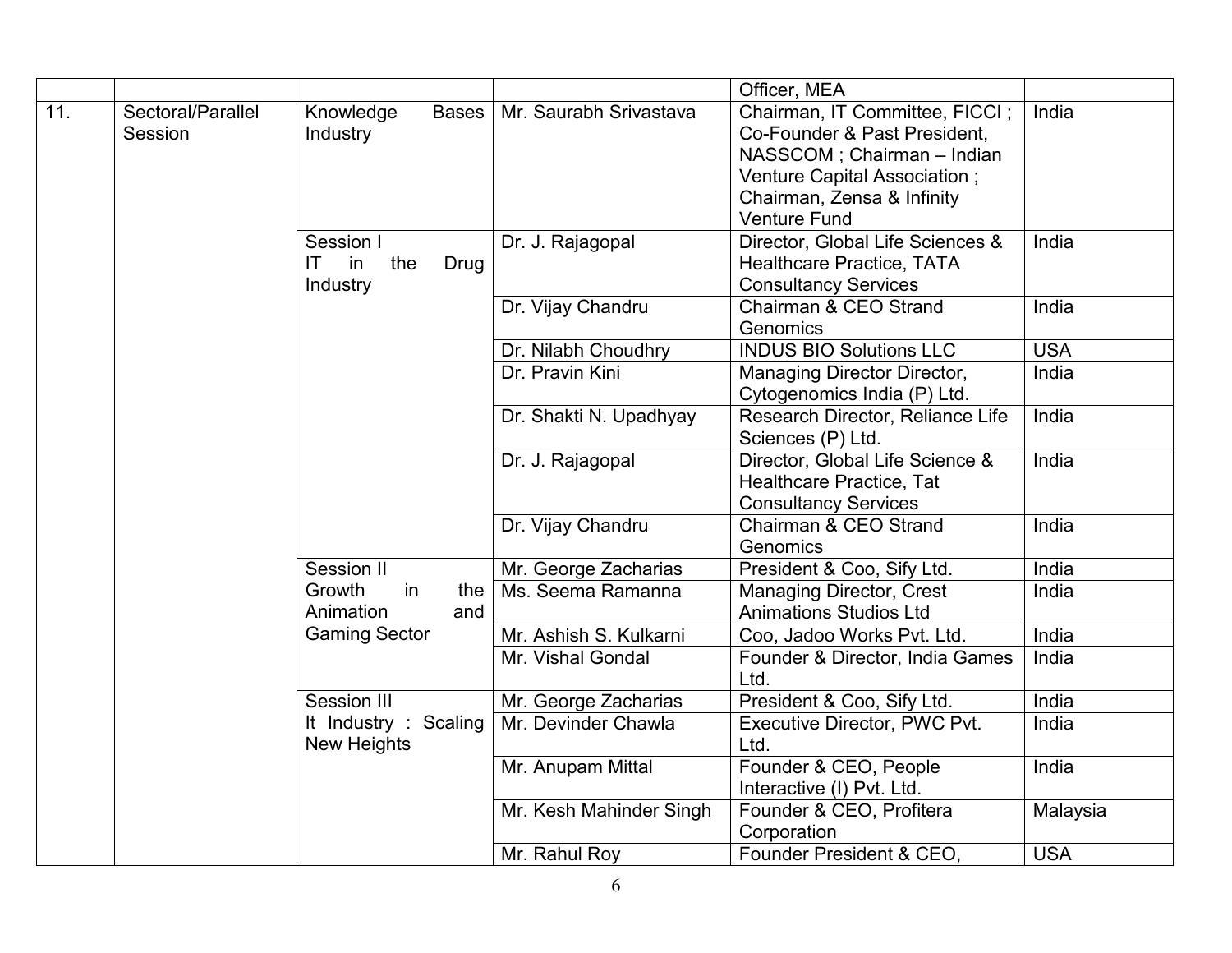|     |                   |              |                              | Mirrorplus Technologies                                                                                                                                                   |              |
|-----|-------------------|--------------|------------------------------|---------------------------------------------------------------------------------------------------------------------------------------------------------------------------|--------------|
|     |                   |              | Mr. Pradman P. Kaul          | Chairman & CEO, Hughes<br>Network Systems Inc.                                                                                                                            | <b>USA</b>   |
|     |                   |              | Mr. Kunal Bajaj              | Consultant (Projects), Telecom<br>Regulatory Authority of India                                                                                                           | India        |
|     |                   |              | Mr. Pradeep Sood             | President, Indo-Canada<br><b>Chamber of Commerce</b>                                                                                                                      | Canada       |
|     |                   |              | Mr. S.N. Zindal              | Director General, Software<br><b>Technology Parks of India</b>                                                                                                            | India        |
|     |                   |              | Mr. Saurabh Srivastava       | Chairman IT Committee, FICCI;<br>Co-Founder & Past President,<br>NASSCOM; Chairman - Indian<br>Venture Capital Association;<br>Chairman, Zensa & Infinity<br>Venture Fund | India        |
| 12. | Sectoral/Parallel | NRIs in Gulf | Mr. Oommen Chandi            | Chief Minister, Kerala                                                                                                                                                    | India        |
|     | Session           |              | Mr. R. Dayakar               | Joint Secretary, MEA                                                                                                                                                      | India        |
|     |                   |              | Mr. Jagdish Tytler           | MOS (IC) for OIA and Chairman,<br>Organising Committee PBD 05                                                                                                             | India        |
|     |                   |              | Mr. D.S. Poonia              | <b>Protector General of Emigrants</b><br>and Joint Secretary, MOIA                                                                                                        | India        |
|     |                   |              | Mr. M.S. Virdi               | Director, Foreign Investment<br>Promotion Board (FIPB), Ministry<br>of Finance                                                                                            | India        |
|     |                   |              | Mr. Taizoon Khorakiwala      | Managing Director, SWITZ<br>Group                                                                                                                                         | Oman         |
|     |                   |              | Mr. Mohan Jashanmal          | Head, Jashanmal National Co.<br><b>LLC &amp; Chairman Indian Business</b><br><b>Professional Group</b>                                                                    | <b>UAE</b>   |
|     |                   |              | Mr. M.C. Sebastian           | Principal, Al-Yasmin Intl. School<br>& Chairman-Middle East Region,<br>World Malayali Council                                                                             | Saudi Arabia |
|     |                   |              | Engr. Khaja Quadeer<br>Anwar | Founder Director, Indian Doctors<br><b>Engineers &amp; Architects Society</b><br>(IDEAS)                                                                                  | Saudi Arabia |
|     |                   |              | Mr. Jiji Thomson             | Secretary, Non-Resident                                                                                                                                                   | India        |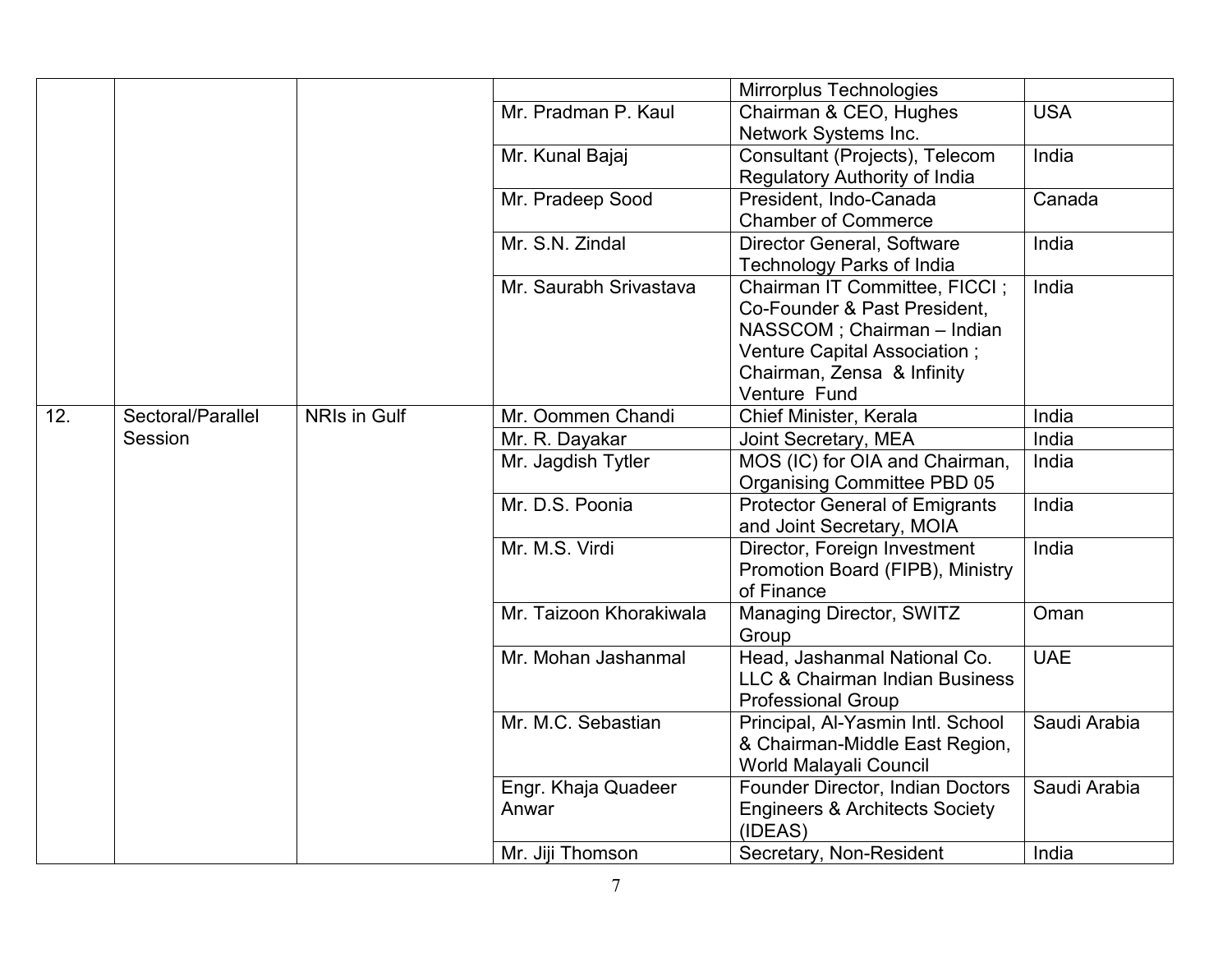|     |                   |                          |                       | Keralites Affairs Deptt. (NORKA)     |            |
|-----|-------------------|--------------------------|-----------------------|--------------------------------------|------------|
|     |                   |                          | Mr. Yusuffali M.A.    | Managing Director, EMKE Group        | <b>UAE</b> |
|     |                   |                          | Mr. H.S. Meijie       | Chairman, PCP Group of               | <b>UAE</b> |
|     |                   |                          |                       | Companies                            |            |
|     |                   |                          | Mr. M.M. Hassan       | Member Legislative Assembly,         | India      |
|     |                   |                          |                       | Kerala and Chairman, Roots-Non       |            |
|     |                   |                          |                       | <b>Resident Keralite Development</b> |            |
|     |                   |                          |                       | Initiative                           |            |
|     |                   |                          | Mr. Babu Jacob        | Chief Secretary                      | Kerala     |
| 13. | Sectoral/Parallel | International<br>Private | Mr. Soli Sorabjee     | <b>Former Attorney General</b>       | India      |
|     | Session           | Law<br>and<br>the        | Justice K. Sukumaran  | Chairman, Committee on               | India      |
|     |                   | Diaspora                 |                       | Reviewing the working of             |            |
|     |                   |                          |                       | Immigration Act.                     |            |
|     |                   |                          | Justice A.M. Ebrahim  | Retired Judge, Supreme Court of      | Zimbabwe   |
|     |                   |                          |                       | Zimbabwe                             |            |
|     |                   |                          | Mr. B.A. Desai        | Senior Advocate and Additional       | India      |
|     |                   |                          |                       | <b>Solicitor General</b>             |            |
|     |                   |                          | Mr. M.L. Sarin        | Senior Advocate                      | India      |
|     |                   |                          | Mr. Madhu Goud Yaskhi | <b>MP</b>                            | India      |
|     |                   |                          | Prof. V.C. Govindaraj | Vice President, The Indian           | India      |
|     |                   |                          |                       | Society of International Law         |            |
|     |                   |                          | Mr. Anil Malhotra     | Advocate, Malhotra & Malhotra        | India      |
|     |                   |                          |                       | <b>Associates</b>                    |            |
|     |                   |                          | Mr. J.C. Sharma       | Former Secretary, MEA                | India      |
|     |                   |                          | Prof. C. Jayaraj      | Secretary General, The Indian        | India      |
|     |                   |                          |                       | Society of International Law         |            |
|     |                   |                          | Mr. Narinder Singh    | Joint Secretary, MEA                 | India      |
| 14. | Sectoral/Parallel | Role<br>of<br>Interest   | Mr. Sanjay Puri       | Executive Director, US India         | <b>USA</b> |
|     | Session           | Groups in moving         |                       | <b>Political Action Committee</b>    |            |
|     |                   | India's agenda           |                       | (USINPAC)                            |            |
|     |                   |                          | Dr. Sudhir Parikh     | Immediate Past Presidetn, Indian     | <b>USA</b> |
|     |                   |                          |                       | <b>American Forum for Political</b>  |            |
|     |                   |                          |                       | Education                            |            |
|     |                   |                          | Mr. Subhash Desai     | Member-American Association of       | <b>US</b>  |
|     |                   |                          |                       | Physicians of Indian Origin          |            |
|     |                   |                          | Dr. Natwar Gandhi     | GFO, Govt. of Dist. of Columbia      | <b>USA</b> |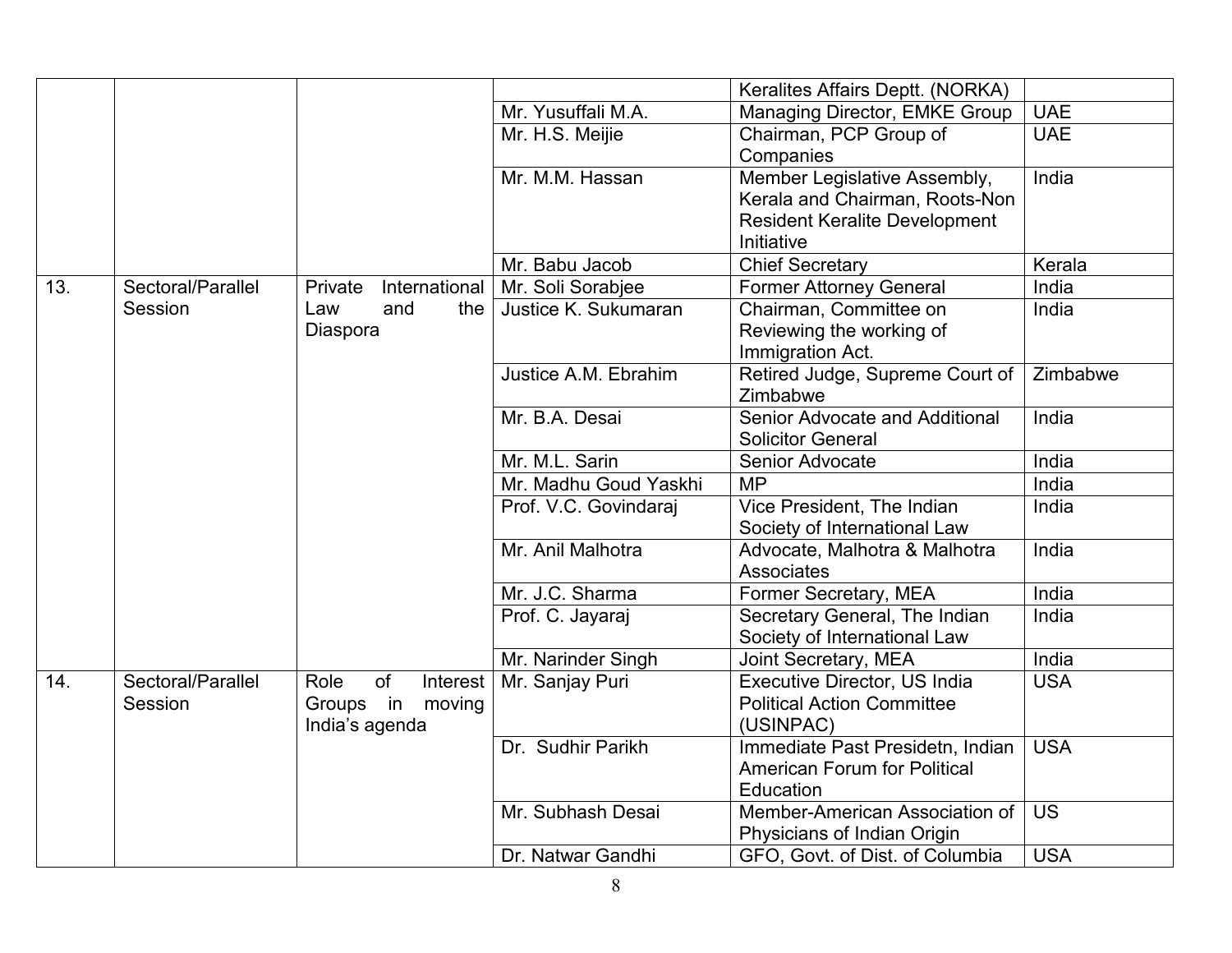|     |                   |                             | Mr. Thomas Abraham    | <b>President GOPIO</b>                 | <b>USA</b> |
|-----|-------------------|-----------------------------|-----------------------|----------------------------------------|------------|
|     |                   |                             | Mr. Robinder Sachdev  | Founding Member and Director,          |            |
|     |                   |                             |                       | Indian Affairs US India Political      |            |
|     |                   |                             |                       | <b>Action Committee</b>                |            |
| 15. | Sectoral/Parallel | Session I                   | Prof. V.S. Ramamurthy | Secretary, Department of               | India      |
|     | Session           | Science<br>and              |                       | Science & Technology (DST)             |            |
|     |                   | Technology                  | Dr. R. Chidambaram    | <b>Principal Scientific Advisor to</b> | India      |
|     |                   | Connecting STIOs to         |                       | Govt. of India                         |            |
|     |                   | Indian<br>Scientific,       | Dr. R.A. Mashelkar    | President Elect, Indian National       | India      |
|     |                   | Engineering<br>and          |                       | Science Academy & President,           |            |
|     |                   | Technical                   |                       | Material Research Society of           |            |
|     |                   | professionals/Societi       |                       | India                                  |            |
|     |                   | es                          | Dr. Jauhri Lal        | Secretary General & CEO,               | India      |
|     |                   |                             |                       | Petrotechsociety                       |            |
|     |                   |                             | Mr. Kapil Sibal       | Hon'ble Minister for Science &         | India      |
|     |                   |                             |                       | Technology                             |            |
|     |                   |                             | Prof. Nitish Thakur   |                                        |            |
|     |                   | Session II                  | Dr. Placid Rodrigues  | <b>Vice President-Elect INAE</b>       | India      |
|     |                   | <b>Materials Technology</b> | Prof. P. Somasundaran | <b>Director IUCRC for Advanced</b>     | <b>USA</b> |
|     |                   | &<br>Engineering            |                       | Studies in Novel Surfactants &         |            |
|     |                   | Sciences                    |                       | Professor at Columbia University       |            |
|     |                   |                             | Prof. V.I. Lakshmanan | Vice Chairman and CEO,                 | Canada     |
|     |                   |                             |                       | Process Research ORTECH Inc.           |            |
|     |                   | <b>Thematic Session</b>     | Prof. V.C. Sahni      | President, Indian Physics              | India      |
|     |                   | <b>Physical Science</b>     |                       | Association (IPA)                      |            |
|     |                   |                             | Dr. Amit Roy          | Director, Nuclear Science              | India      |
|     |                   |                             |                       | Center, Delhi                          |            |
|     |                   |                             | Mr. Ravi Sitapati     | Chairman, Canadian Advisory            | Canada     |
|     |                   |                             |                       | Council                                |            |
|     |                   |                             | Dr. Vikas Sinha       |                                        |            |
|     |                   |                             | Prof. Ashok Mishra    | Director-IIT, Mumbai                   | India      |
|     |                   |                             | Dr. Avinash Chandra   | <b>Chief Consultant DG</b>             | India      |
|     |                   |                             |                       | Hydrocarbons, Ministry of              |            |
|     |                   |                             |                       | petroleum & Natural Gas                |            |
|     |                   |                             | Dr. M.O. Garg         | Indian Institute of Petroleum,         | India      |
|     |                   |                             |                       | Dehradun                               |            |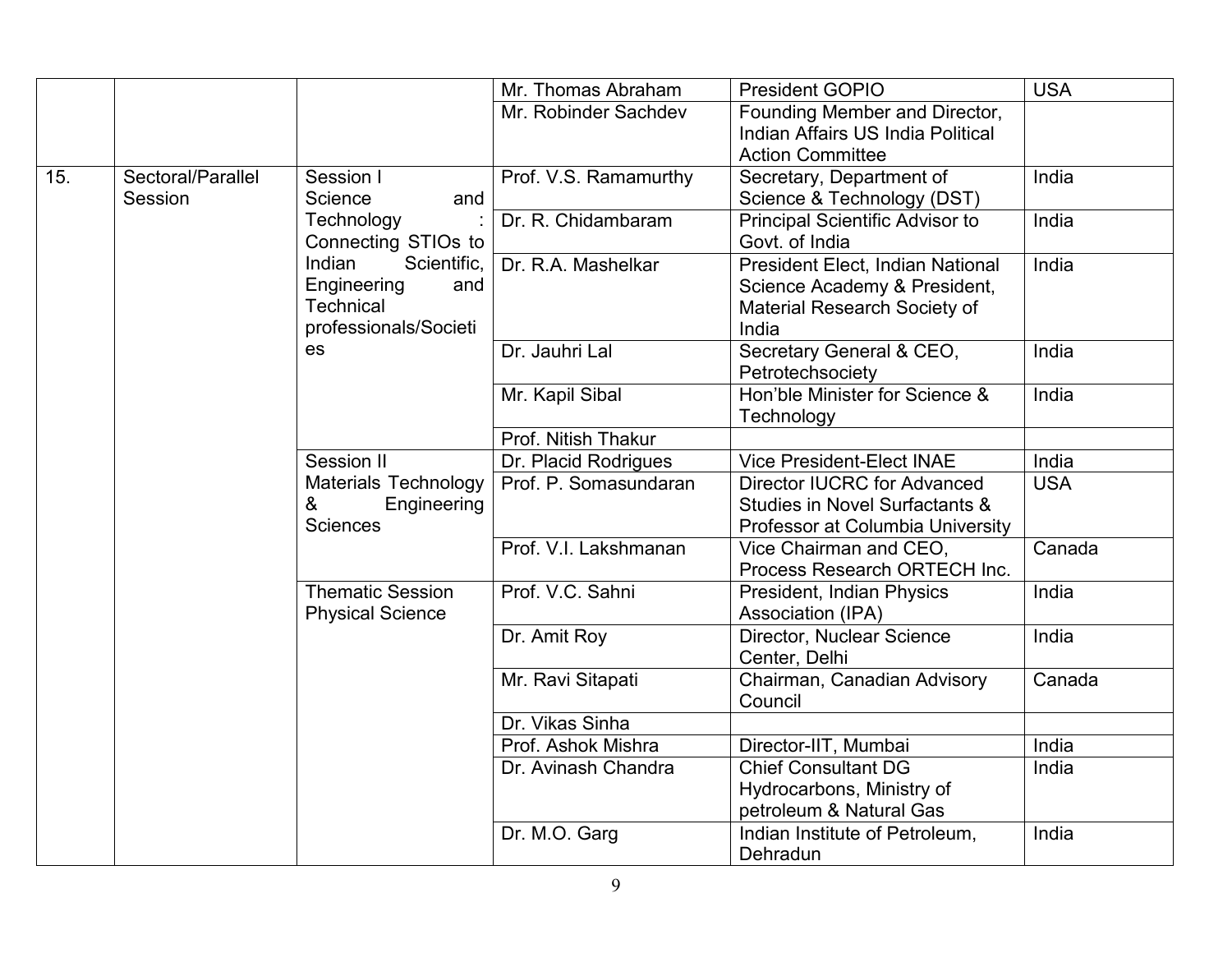| 16. | Sectoral/Parallel<br>Session | Tourism & Culture:   Mr. Subhash Goyal<br>Opportunities for the |                          | C-Chairman, FICCI Civil Aviation<br>Committee                           | India                            |
|-----|------------------------------|-----------------------------------------------------------------|--------------------------|-------------------------------------------------------------------------|----------------------------------|
|     |                              | Diaspora                                                        | Mr. Saroj Datta          | Executive Director, JET Airways                                         | India                            |
|     |                              |                                                                 | Mr. Amitabh Kant         | Joint Secretary, Ministry of<br>Tourism                                 | India                            |
|     |                              |                                                                 | Mr. M.P. Rama            | Vice Chairman, AAHOA                                                    | <b>USA</b>                       |
|     |                              |                                                                 | Mr. Narend Singh         | Minister of Arts, Culture &<br>Tourism Govt. of Kwa Zulu Natal          | South Africa                     |
|     |                              |                                                                 | Mr. K. Jaya Kumar        | Joint Secretary, Ministry of<br>Culture                                 | India                            |
|     |                              |                                                                 | Mr. Vimlaindra Sharan    | Ministry of Culture                                                     | India                            |
|     |                              |                                                                 | Mr. Sundru Pillay        | Director, Sumetro<br><b>Travel/Metrolink PR</b>                         | South Africa                     |
|     |                              |                                                                 | Mr. Ashwani Kakkar       | CEO & MD, Thomas Cook                                                   | India                            |
|     |                              |                                                                 | Mr. Ranjit Malkani       | Chairman & CEO Indian Sub<br>Continental & Middle East,                 | India                            |
|     |                              |                                                                 |                          | KUONI Travel (India) Ltd.                                               |                                  |
|     |                              |                                                                 | Mr. B.U. Patel           | Chairman, Tarsadia Hotels                                               | <b>USA</b>                       |
|     |                              |                                                                 | Mr. Pradip Kumar Kukreja | President Malaysian Indian<br><b>Chamber of Commerce</b>                | Malaysia                         |
|     |                              |                                                                 | Mr. Kishor Sabnis        | Project Director, Tourism<br>Training                                   | Canada                           |
|     |                              |                                                                 | Mr. Mukesh Mowji         | Secretary, AAHOA                                                        | <b>USA</b>                       |
|     |                              |                                                                 | Mr. H.P. Rama            | <b>AAHOA</b>                                                            | <b>USA</b>                       |
|     |                              |                                                                 | Mr. Arvind Singh         | His Highness, Maharaja of<br>Mewar                                      | India                            |
| 17. | Sectoral/Parallel<br>Session | <b>Tracing the Roots</b>                                        | Dr. Basdeo Panday        | <b>Leader of Opposition</b>                                             | Trinidad &<br>Tobago             |
|     |                              |                                                                 | Mr. Ashook Ramsaran      | Secretary General, Global<br>Organization of People of Indian<br>Origin | <b>USA</b>                       |
|     |                              |                                                                 | Dato G. Palanivel        | Deputy Minister(Women, Family<br>& Community)                           | Malaysia                         |
|     |                              |                                                                 | Dr. Mohan Gautam         | Leiden Unviersity                                                       | <b>The</b><br><b>Netherlands</b> |
|     |                              |                                                                 | Mr. Shamshu Deen         | Genealogist                                                             | Trinidad &                       |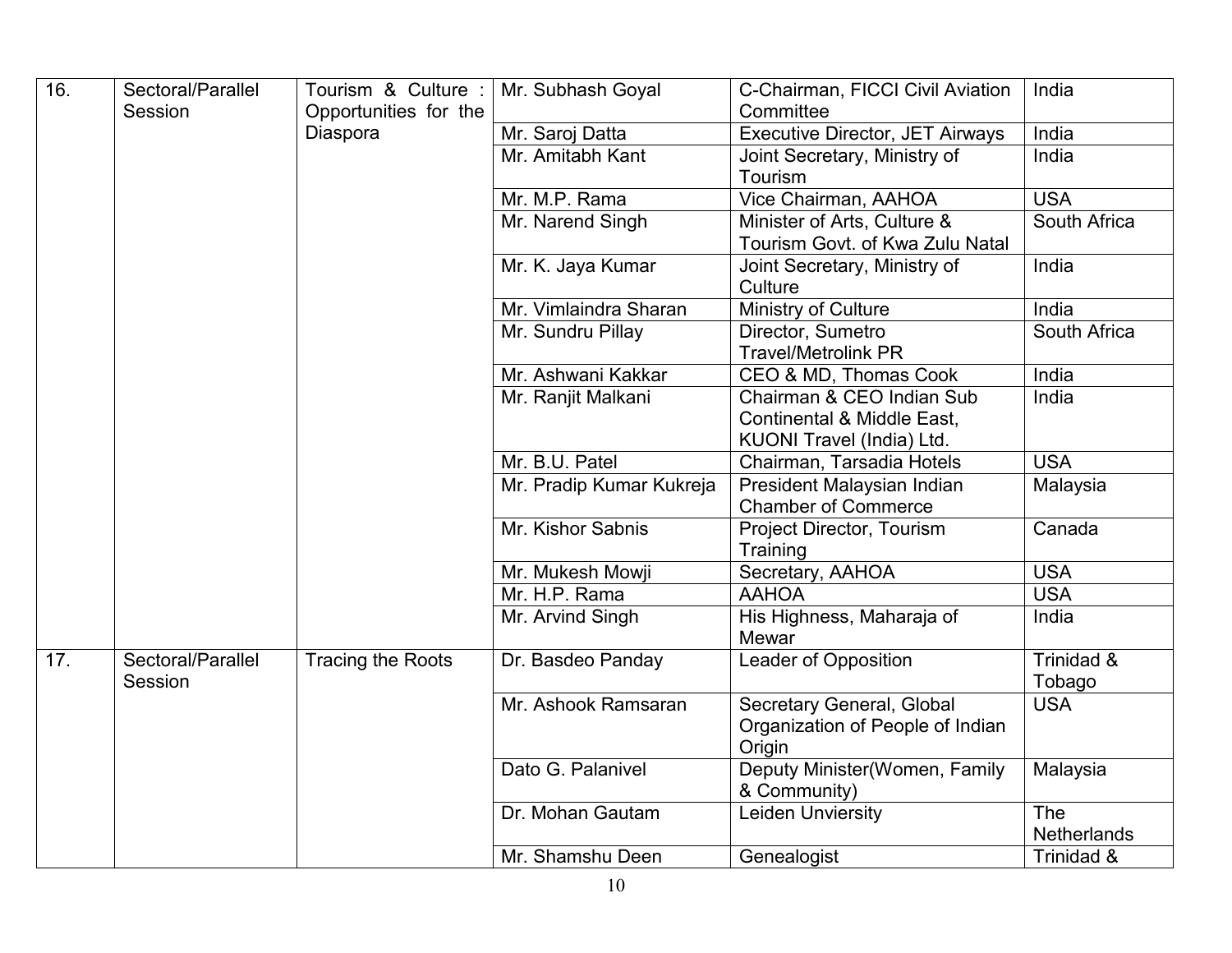|     |                                      |                      |                              |                                                                                 | Tobago           |
|-----|--------------------------------------|----------------------|------------------------------|---------------------------------------------------------------------------------|------------------|
|     |                                      |                      | Dr. Chandra Shekar<br>Tiwary | Indi Root Foundation                                                            | India            |
|     |                                      |                      | Mr. Jagdish Tytler           | MOS (IC) for OIA and Chairman,<br>Organising Committee PBD 05                   | India            |
|     |                                      |                      | Mrs. Saloni Deerpalsingh     | Director, Aapravasi Museum,<br>Mahatma Gandhi Institute                         | <b>Mauritius</b> |
|     |                                      |                      | Mr. David Appasamy           | Chief Information Officer, Sify<br>Ltd.                                         | India            |
|     |                                      |                      | Mrs. Suriya Gayan            | Director General, Aapravasi<br>Museum                                           | <b>Mauritius</b> |
| 18. | Sectoral/Parallel                    | Voluntary Sector &   | Dr. Sam Pitroda              | Chairman, C-Sam Inc.                                                            | <b>USA</b>       |
|     | Session                              | Development          | Dr. Rajender Singh           | <b>Tarun Bharat Sangh</b>                                                       | India            |
|     |                                      | Water Management     | Ms. Namrata Bali             | <b>SEWA</b>                                                                     | India            |
|     |                                      | and<br>Income        | Dato Sahadevan               | National Land Finance & Co.                                                     | Malaysia         |
|     |                                      | Generation for Rural |                              | operative Society                                                               |                  |
|     |                                      | Development          | Mr. M.P. Vasimalai           | Dhan Foundation                                                                 | India            |
|     |                                      |                      | Ms. Maya Sinha               | Commissioner, KVIC                                                              | India            |
|     |                                      |                      | Prof. Desarda                |                                                                                 |                  |
|     |                                      |                      | Dr. Gurdev Gill              | Indo-Canadian Friendship<br>Society of British Columbia                         | Canada           |
|     |                                      |                      | Mr. Gaurav Parnami           | <b>INDICORPS</b>                                                                | <b>USA</b>       |
|     |                                      |                      | Mr. Jay Sehgal               | Sehgal Foundation                                                               | <b>USA</b>       |
|     |                                      |                      | Mr. Raju Rajgopal            | <b>Indians for Collective Action</b>                                            | <b>USA</b>       |
|     |                                      |                      | Mr. Ram Krishan              | <b>NRI-Home Coming</b>                                                          | <b>USA</b>       |
|     |                                      |                      | Mr. Mayoor Patel             | <b>Founder Trustee of Polio</b><br>Children                                     | <b>USA</b>       |
| 19. | Interactive<br>Sessions with the     | Chhatisgarh          | Mr. Amar Agarwal             | Industry Minister, Sate of<br>Chhatisgarh                                       | India            |
|     | <b>State Governments</b><br>of India |                      | Mr. Amitabh Jain             | Commissioner, Industries and<br>Managing Director, SIDC, Sate of<br>Chhatisgarh | India            |
|     |                                      |                      | Mr. Shantanu                 | <b>Managing Director, State</b><br>Tourism Board, Sate of<br>Chhatisgarh        | India            |
|     |                                      |                      | Ms. Nishita Roy              | Managing Director, Gram                                                         | India            |